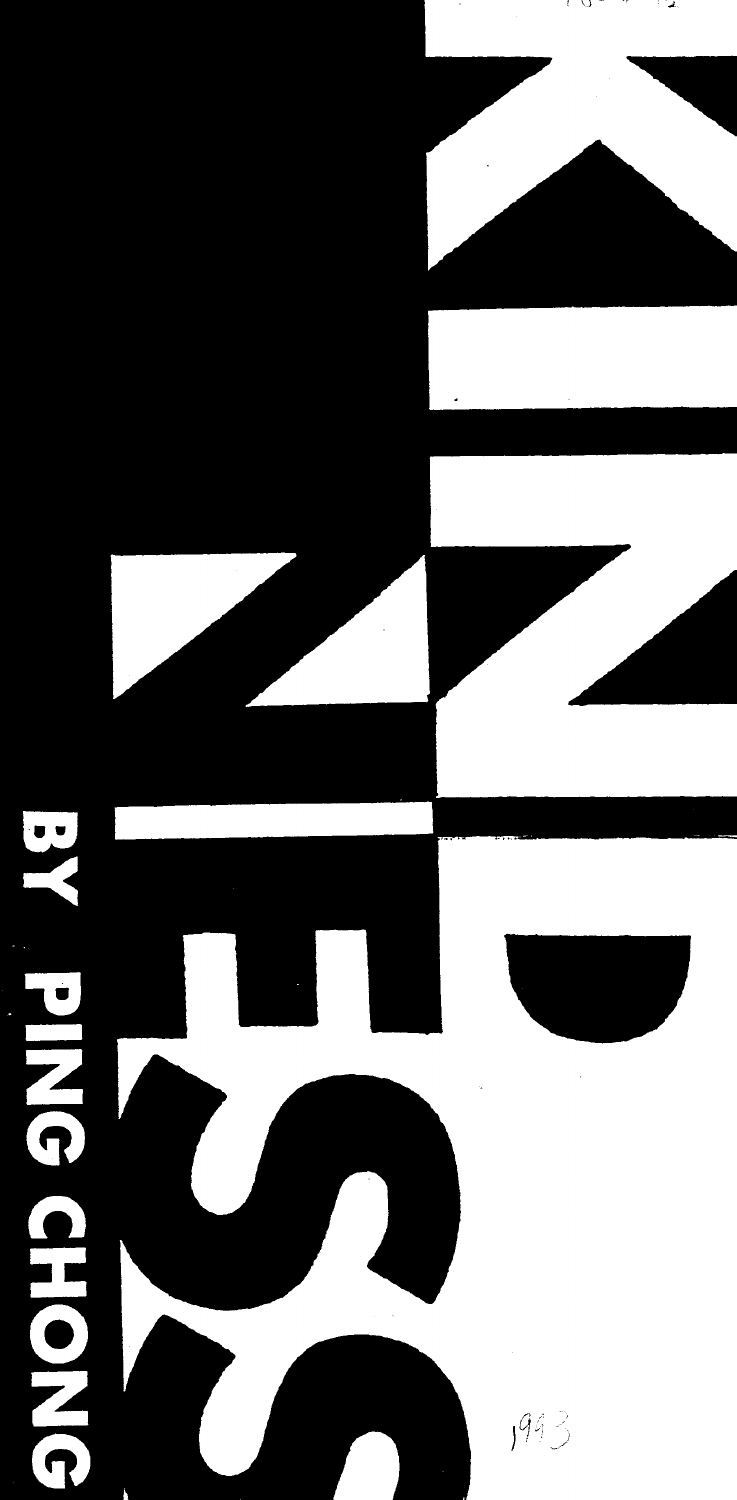## **cast** *list*

Buzz - Michael Roberts *Daphne* - Amber D. Hartley Lu Lu - jymme Sue Thompson *Rudy* -August Polio *Dot* - Heather Hopfer *Alvin* - Sam Read *Narrator* - Richard William Bean Stagehand - J.R. Doner

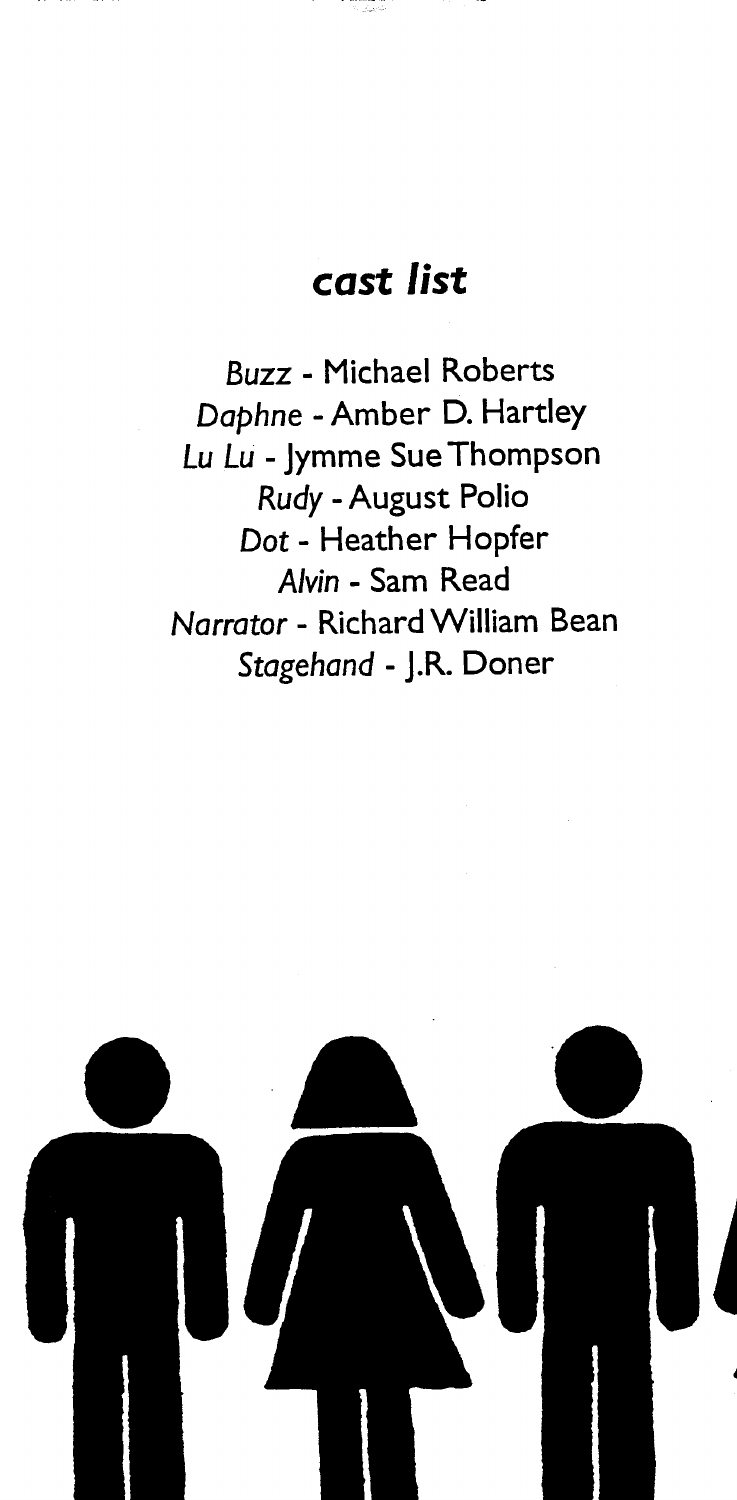# **KIND NESS by Ping Chong**

in collaboration with: Roger Babb, John Fleming, Brian Hallas, jan Hartley, jeannie Hutchins, Lenard Petit, Louise Smith and Louise Sunshine.

Oct *7-10, Oct 13-16, 1993 Stage II, Morrison Center* 

*direaed by* Michael Baltzell

PING CHONG is a theatre director, choreographer, designer, visual artist and video maker. His works have been presented at major museums, theatre and festivals in North America, Europe and Asia. He is the past recipient of <sup>a</sup> Guggenheim Fellowship, two McKnight Fellowships and six NEA fellowships as well as an Obie Award, a Bessie Award and a 1988 USA Playwrights Aware for KIND NESS.

KIND NESS was developed in a workshop production at Northeastern University in April 1986 and had its New York premiere at La MaMa E.T.C. in May 1986 with the support of the Massachusetts Arts Council, the National Endowment for the Arts, the Daglish Foundation and Materials for the Arts.

\* Copyright by Ping Chong Copyright Agent :Ping Chong and Company <sup>47</sup>Great Jones Street, New York, NY I 00 12 (212) 529-1557

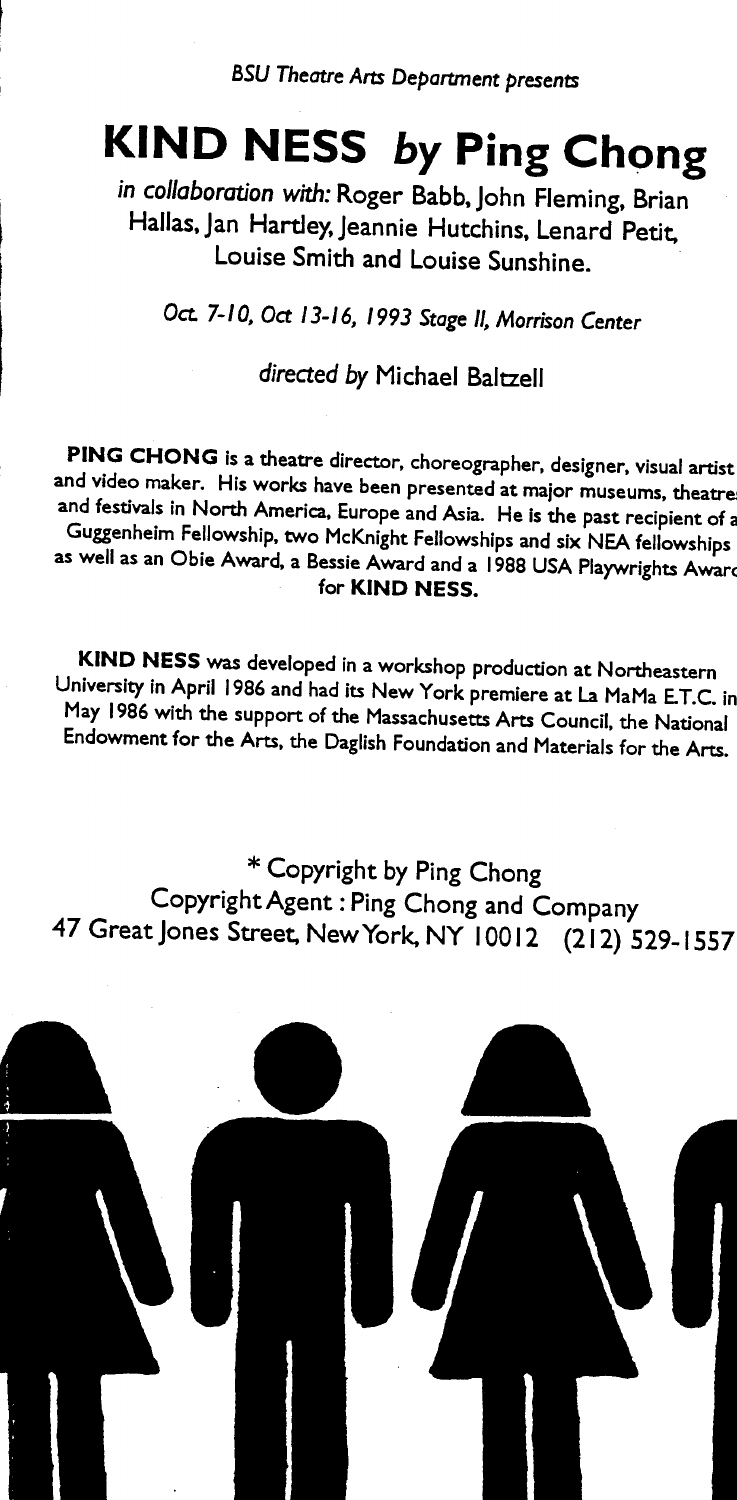*Staff director/set design* Michael Baltzell asst *director* Richard W. Bean *light design* Alfred Hansen *sound design/board operators* Toni Rayborn, Dana Madden *costume design* Dagny Haug *stage manager* Felicia Graybeal *house manager* Barbara Jean Goffe-Raplee *vocal coach* Susan Caramel *dresser* Elizabeth Puckett *tech. assistant* Issac Perelson *board operator* Joe Bruce *stagehand* J.R. Doner *props* Eric Muller *publicity* Chuck Scheer,Ashley Martell *poster/program design* Michael Baltzell

*special thanks*  Glen Hughes and DOWNhouse Joe Jacoby Madeline Hsu TA I 17 for help with set and costume construction Arena AudioNisual Simplot/Micron A.V.

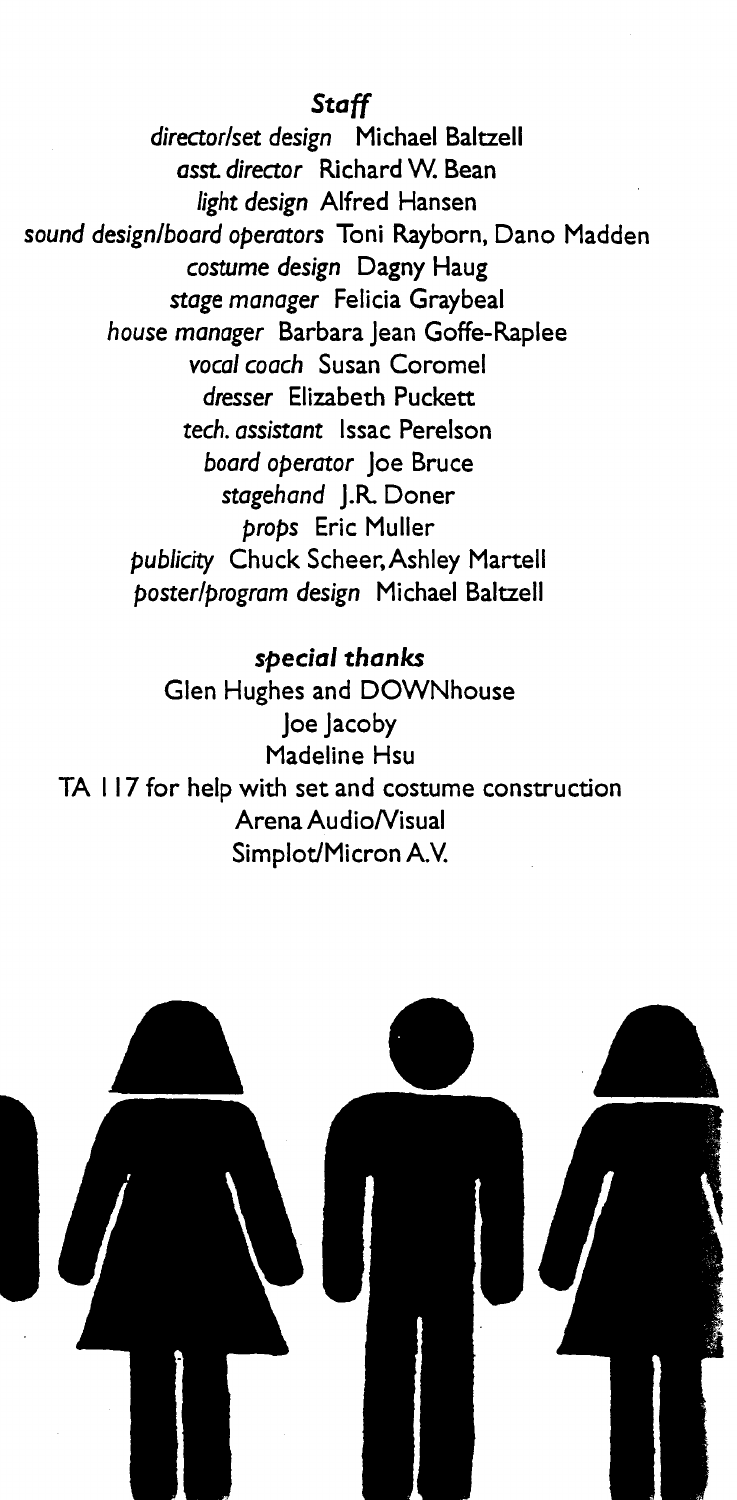

## **THE KENNEDY CENTER AMERICAN COLLEGE THEATER FESTIVAL XXVI**

Presented and Produced by The John F. Kennedy Center for the Performing Arts

> Supported in Part by The Kennedy Center Corporate Fund The U.S. Department of Education Ryder System

'This production is a Participating entry in the Kennedy Center American College Theater Festival (KC/ACTF). The aims of this national theater education program are to identify and promote quality in collegelevel theater production. To this end, each production entered is eligible for adjudication by a regional  $\rm KCACTF$ representative. The production is also eligible for inclusion at the KC/ACTF

regional festival. Eight KC/ACTF regional festivals are produced nationwide each year, and from these festivals up to six productions are selected to be part of the noncompetitive KC/ACTF national festival at the John F. Kennedy Center for the Performing Arts each spring. KC/ACTF also sponsors regional and national level awards, scholarships, and special grants for actors, playwrights, designers, and critics. Last year more than 800 productions and 17,000 students participated in the Kennedy Center American College Theater Festival nationwide. By entering this production, our department is sharing in the KC/ACTF goals to help college theater grow and to focus attention on the exemplary work produced in college and university theaters .<br>across the nation.